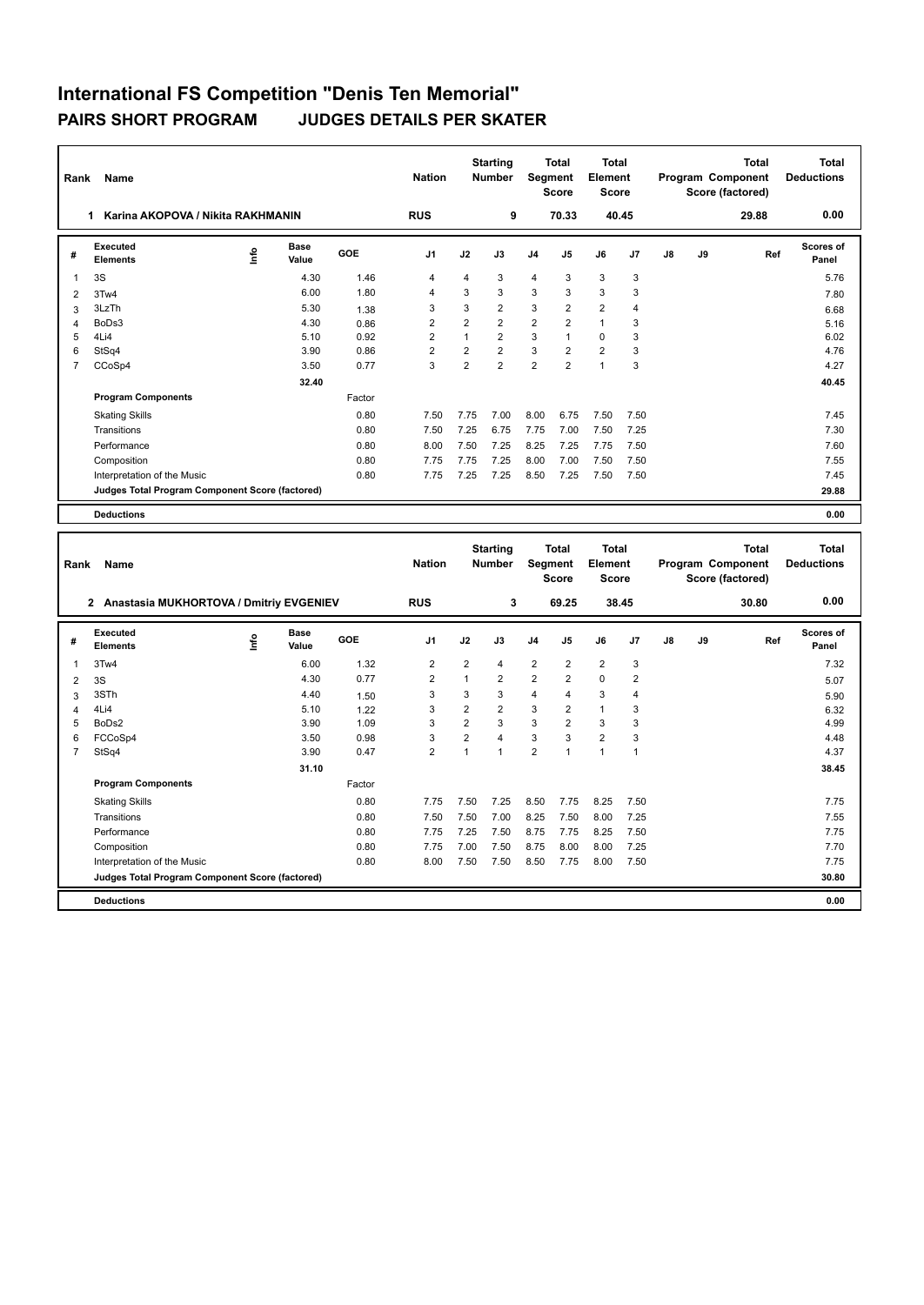| Rank           | Name                                            |    |               |        | <b>Nation</b>  |                | <b>Starting</b><br><b>Number</b> |                | <b>Total</b><br>Segment<br><b>Score</b> | <b>Total</b><br>Element<br><b>Score</b> |                |    |    | <b>Total</b><br>Program Component<br>Score (factored) | <b>Total</b><br><b>Deductions</b> |
|----------------|-------------------------------------------------|----|---------------|--------|----------------|----------------|----------------------------------|----------------|-----------------------------------------|-----------------------------------------|----------------|----|----|-------------------------------------------------------|-----------------------------------|
|                | 3 Yasmina KADYROVA / Ivan BALCHENKO             |    |               |        | <b>RUS</b>     |                | $\overline{2}$                   |                | 65.08                                   |                                         | 36.64          |    |    | 28.44                                                 | 0.00                              |
| #              | <b>Executed</b><br><b>Elements</b>              | ۴  | Base<br>Value | GOE    | J <sub>1</sub> | J2             | J3                               | J4             | J5                                      | J6                                      | J7             | J8 | J9 | Ref                                                   | <b>Scores of</b><br>Panel         |
| 1              | 3Tw3                                            |    | 5.70          | 0.57   | $\mathbf{1}$   | 0              | $\overline{2}$                   | $\mathbf 0$    | $\overline{2}$                          | $-3$                                    | $\overline{2}$ |    |    |                                                       | 6.27                              |
| 2              | 3S                                              |    | 4.30          | 0.60   | $\overline{2}$ | $\mathbf{1}$   | $\mathbf{1}$                     | $\overline{2}$ | $\mathbf{1}$                            | $-1$                                    | $\overline{2}$ |    |    |                                                       | 4.90                              |
| 3              | 3LoTh                                           |    | 5.00          | 0.70   | $\overline{2}$ | $\mathbf{1}$   | $\mathbf{1}$                     | $\overline{2}$ | $\mathbf{1}$                            | $\mathbf 0$                             | 3              |    |    |                                                       | 5.70                              |
| Δ              | 4Li4                                            |    | 5.10          | 1.22   | 3              | $\overline{2}$ | $\overline{2}$                   | 3              | $\overline{2}$                          | $\mathbf{1}$                            | 3              |    |    |                                                       | 6.32                              |
| 5              | BoDs3                                           |    | 4.30          | 0.34   | 1              | $\Omega$       | $\overline{2}$                   | $\Omega$       | $\Omega$                                | $\mathbf{1}$                            | 2              |    |    |                                                       | 4.64                              |
| 6              | StSq4                                           |    | 3.90          | 0.78   | $\overline{2}$ | $\overline{2}$ | $\overline{2}$                   | $\overline{2}$ | $\overline{2}$                          | $\overline{2}$                          | 3              |    |    |                                                       | 4.68                              |
| $\overline{7}$ | CCoSp4                                          |    | 3.50          | 0.63   | $\overline{2}$ | $\overline{2}$ | $\overline{2}$                   | $\overline{2}$ | $\overline{1}$                          | $\mathbf{1}$                            | 3              |    |    |                                                       | 4.13                              |
|                |                                                 |    | 31.80         |        |                |                |                                  |                |                                         |                                         |                |    |    |                                                       | 36.64                             |
|                | <b>Program Components</b>                       |    |               | Factor |                |                |                                  |                |                                         |                                         |                |    |    |                                                       |                                   |
|                | <b>Skating Skills</b>                           |    |               | 0.80   | 7.50           | 7.00           | 6.75                             | 8.00           | 6.50                                    | 7.50                                    | 7.25           |    |    |                                                       | 7.20                              |
|                | Transitions                                     |    |               | 0.80   | 7.25           | 6.75           | 6.25                             | 6.75           | 6.00                                    | 7.00                                    | 7.00           |    |    |                                                       | 6.75                              |
|                | Performance                                     |    |               | 0.80   | 7.50           | 7.00           | 7.00                             | 7.50           | 6.50                                    | 7.50                                    | 7.25           |    |    |                                                       | 7.25                              |
|                | Composition                                     |    |               | 0.80   | 7.25           | 7.25           | 6.75                             | 7.75           | 6.25                                    | 7.25                                    | 7.25           |    |    |                                                       | 7.15                              |
|                | Interpretation of the Music                     |    |               | 0.80   | 7.50           | 7.00           | 6.75                             | 7.50           | 6.25                                    | 7.50                                    | 7.25           |    |    |                                                       | 7.20                              |
|                | Judges Total Program Component Score (factored) |    |               |        |                |                |                                  |                |                                         |                                         |                |    |    |                                                       | 28.44                             |
|                |                                                 |    |               |        |                |                |                                  |                |                                         |                                         |                |    |    |                                                       |                                   |
|                | <b>Deductions</b>                               |    |               |        |                |                |                                  |                |                                         |                                         |                |    |    |                                                       | 0.00                              |
|                |                                                 |    |               |        |                |                |                                  |                |                                         |                                         |                |    |    |                                                       |                                   |
| Rank           | Name                                            |    |               |        | <b>Nation</b>  |                | <b>Starting</b><br><b>Number</b> |                | <b>Total</b><br>Segment<br><b>Score</b> | <b>Total</b><br>Element<br><b>Score</b> |                |    |    | <b>Total</b><br>Program Component<br>Score (factored) | <b>Total</b><br><b>Deductions</b> |
|                | 4 Ekaterina PETUSHKOVA / Evgeniy MALIKOV        |    |               |        | <b>RUS</b>     |                | 6                                |                | 61.22                                   |                                         | 34.90          |    |    | 26.32                                                 | 0.00                              |
| #              | <b>Executed</b><br><b>Elements</b>              | ۴ů | Base<br>Value | GOE    | J <sub>1</sub> | J2             | J3                               | J4             | J5                                      | J6                                      | J7             | J8 | J9 | Ref                                                   | <b>Scores of</b><br>Panel         |
| 1              | BoDs4                                           |    | 4.70          | 0.85   | $\overline{2}$ | 1              | 3                                | $\overline{2}$ | $\mathbf{1}$                            | $\mathbf{1}$                            | 3              |    |    |                                                       | 5.55                              |

 3Tw4 6.00 0.60 2 0 1 1 1 0 2 6.60 3STh 4.40 0.97 2 2 2 3 2 2 3 5.37 4Li3 4.70 0.28 1 0 0 1 1 -1 2 4.98 3S 4.30 -0.26 0 -2 0 0 -1 -2 0 4.04 StSq4 3.90 0.47 2 1 1 1 1 0 2 4.37 CCoSp4 3.50 0.49 2 1 1 2 1 0 2 3.99

Skating Skills 7.25 6.25 6.25 7.50 6.00 6.50 7.00 0.80 6.65

Transitions 0.80 7.00 6.25 5.75 7.25 5.75 6.25 6.75 6.40 Performance 0.80 7.25 6.50 6.25 7.00 5.75 6.50 7.00 6.65 Composition 0.80 0.80 7.50 6.50 6.00 7.50 6.25 6.00 6.75 6.80 6.60<br>11.1erpretation of the Music 0.80 0.80 7.25 6.50 6.25 7.50 6.00 6.00 7.00 6.60 6.60

**Judges Total Program Component Score (factored) 26.32**

Factor

**31.50 34.90** 

7.25 6.50 6.25 7.50 6.00 6.00 7.00

**Deductions 0.00**

**Program Components**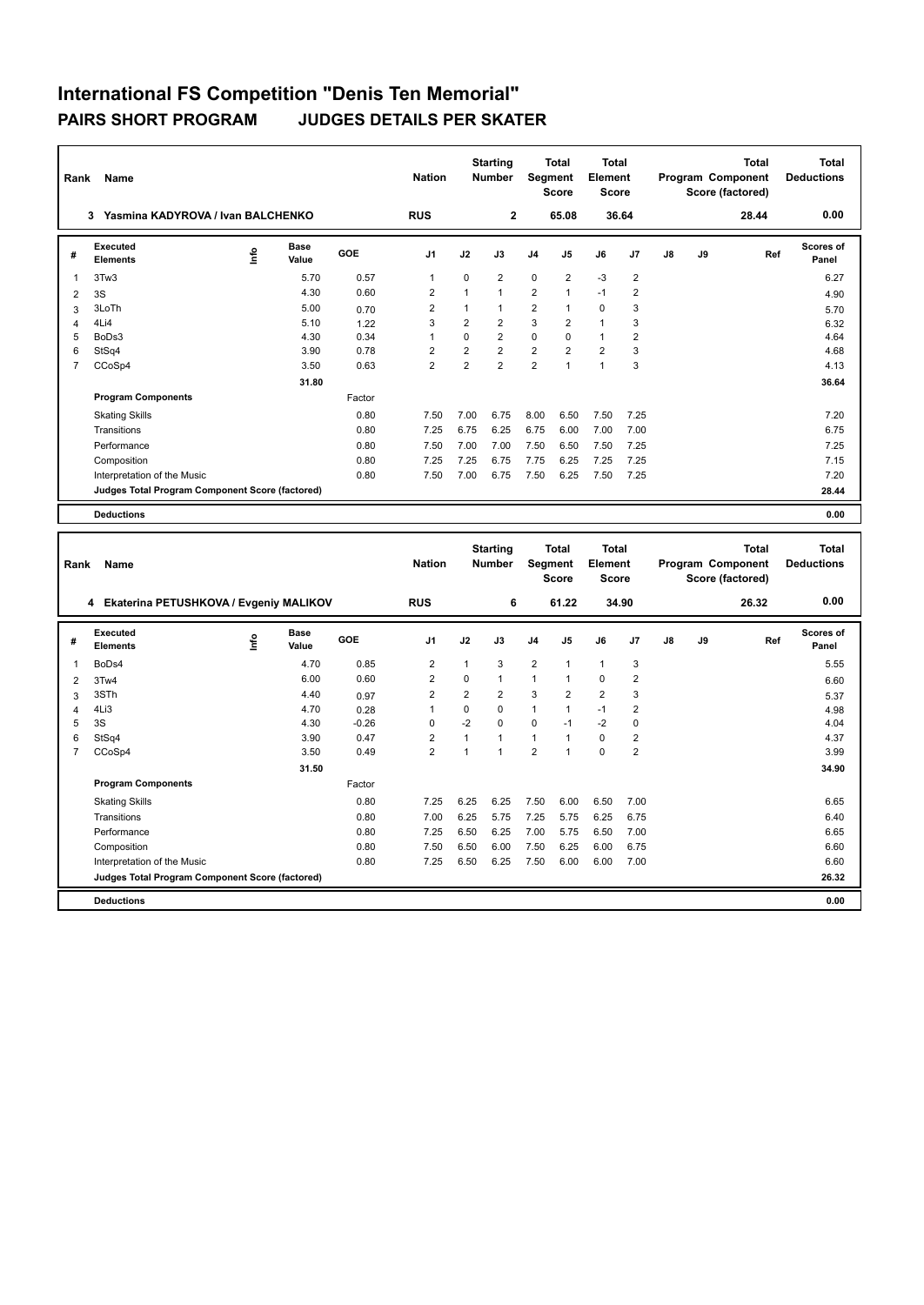|                         | Name<br>Rank                                    |                                  |                      |         |                |                | <b>Starting</b><br><b>Total</b><br><b>Number</b><br><b>Segment</b><br><b>Score</b> |                | Total<br>Element<br><b>Score</b> |                | Total<br>Program Component<br>Score (factored) |    |    | <b>Total</b><br><b>Deductions</b> |                           |
|-------------------------|-------------------------------------------------|----------------------------------|----------------------|---------|----------------|----------------|------------------------------------------------------------------------------------|----------------|----------------------------------|----------------|------------------------------------------------|----|----|-----------------------------------|---------------------------|
|                         | Anastasija METELKINA / Daniil PARKMAN<br>5      |                                  |                      |         | <b>GEO</b>     |                | 8                                                                                  |                | 61.06                            |                | 33.94                                          |    |    | 28.12                             | $-1.00$                   |
| #                       | Executed<br><b>Elements</b>                     | $\mathop{\mathsf{Irr}}\nolimits$ | <b>Base</b><br>Value | GOE     | J <sub>1</sub> | J2             | J3                                                                                 | J <sub>4</sub> | J <sub>5</sub>                   | J6             | J <sub>7</sub>                                 | J8 | J9 | Ref                               | <b>Scores of</b><br>Panel |
| 1                       | 3Tw3                                            |                                  | 5.70                 | 1.14    | 2              | 2              | $\overline{2}$                                                                     | 3              | $\mathbf{1}$                     | $\mathbf{1}$   | 3                                              |    |    |                                   | 6.84                      |
| 2                       | 3T                                              |                                  | 4.20                 | $-0.25$ | $\Omega$       | $-1$           | $-2$                                                                               | $-1$           | $-1$                             | $\Omega$       | $\mathbf 0$                                    |    |    |                                   | 3.95                      |
| 3                       | 3FTh                                            |                                  | 5.30                 | 0.42    | -1             | 1              | $\Omega$                                                                           | $\overline{2}$ | $\Omega$                         | $-1$           | 2                                              |    |    |                                   | 5.72                      |
| $\overline{\mathbf{A}}$ | 4Li4                                            |                                  | 5.10                 | 0.92    | $\overline{2}$ | $\overline{1}$ | $\overline{1}$                                                                     | $\overline{2}$ | 2                                | $\overline{2}$ | $\overline{2}$                                 |    |    |                                   | 6.02                      |
| 5                       | BoDs1                                           |                                  | 3.50                 | 0.42    | $\overline{1}$ | $\mathbf{1}$   | 1                                                                                  | $\overline{2}$ | $\mathbf{1}$                     | $\overline{2}$ | $\overline{1}$                                 |    |    |                                   | 3.92                      |
| 6                       | CCoSp3                                          |                                  | 3.00                 | 0.60    | $\overline{2}$ | $\overline{2}$ | $\overline{2}$                                                                     | $\overline{2}$ | $\overline{2}$                   | $\overline{2}$ | $\overline{1}$                                 |    |    |                                   | 3.60                      |
| $\overline{7}$          | StSq3                                           |                                  | 3.30                 | 0.59    | $\overline{2}$ | 2              | 1                                                                                  | $\overline{2}$ | $\overline{2}$                   | 1              | $\overline{2}$                                 |    |    |                                   | 3.89                      |
|                         |                                                 |                                  | 30.10                |         |                |                |                                                                                    |                |                                  |                |                                                |    |    |                                   | 33.94                     |
|                         | <b>Program Components</b>                       |                                  |                      | Factor  |                |                |                                                                                    |                |                                  |                |                                                |    |    |                                   |                           |
|                         | <b>Skating Skills</b>                           |                                  |                      | 0.80    | 7.25           | 7.25           | 6.50                                                                               | 7.75           | 6.25                             | 7.50           | 7.00                                           |    |    |                                   | 7.10                      |
|                         | Transitions                                     |                                  |                      | 0.80    | 7.00           | 7.00           | 6.00                                                                               | 7.50           | 6.00                             | 7.50           | 6.50                                           |    |    |                                   | 6.80                      |
|                         | Performance                                     |                                  |                      | 0.80    | 7.00           | 7.25           | 6.25                                                                               | 7.75           | 6.25                             | 7.75           | 6.75                                           |    |    |                                   | 7.00                      |
|                         | Composition                                     |                                  |                      | 0.80    | 7.50           | 7.25           | 6.25                                                                               | 7.75           | 6.50                             | 7.75           | 6.75                                           |    |    |                                   | 7.15                      |
|                         | Interpretation of the Music                     |                                  |                      | 0.80    | 7.25           | 7.50           | 6.25                                                                               | 8.00           | 6.25                             | 7.50           | 7.00                                           |    |    |                                   | 7.10                      |
|                         | Judges Total Program Component Score (factored) |                                  |                      |         |                |                |                                                                                    |                |                                  |                |                                                |    |    |                                   | 28.12                     |
|                         | <b>Deductions</b>                               |                                  | Time violation:      | $-1.00$ |                |                |                                                                                    |                |                                  |                |                                                |    |    |                                   | $-1.00$                   |

|                | Name<br>Rank                                    |                                  |                      |            |                |                | <b>Starting</b><br><b>Number</b> | <b>Segment</b> | <b>Total</b><br><b>Score</b> | <b>Total</b><br>Element<br><b>Score</b> |                | <b>Total</b><br>Program Component<br>Score (factored) |    |       | <b>Total</b><br><b>Deductions</b> |
|----------------|-------------------------------------------------|----------------------------------|----------------------|------------|----------------|----------------|----------------------------------|----------------|------------------------------|-----------------------------------------|----------------|-------------------------------------------------------|----|-------|-----------------------------------|
|                | Maria PAVLOVA / Balazs NAGY<br>6                |                                  |                      |            | <b>HUN</b>     |                | 10                               |                | 56.96                        |                                         | 30.52          |                                                       |    | 26.44 | 0.00                              |
| #              | Executed<br><b>Elements</b>                     | $\mathop{\mathsf{Irr}}\nolimits$ | <b>Base</b><br>Value | <b>GOE</b> | J <sub>1</sub> | J2             | J3                               | J <sub>4</sub> | J <sub>5</sub>               | J6                                      | J <sub>7</sub> | J8                                                    | J9 | Ref   | Scores of<br>Panel                |
| $\overline{1}$ | 3Tw3                                            |                                  | 5.70                 | 1.03       | 3              | $\overline{2}$ | $\overline{2}$                   | $\mathbf{1}$   | $\overline{1}$               | $\overline{2}$                          | $\overline{2}$ |                                                       |    |       | 6.73                              |
| $\overline{2}$ | 3LoTh                                           |                                  | 5.00                 | 0.10       | 0              | 0              | $-1$                             | $\mathbf 0$    | $\Omega$                     | $\mathbf{1}$                            | $\overline{2}$ |                                                       |    |       | 5.10                              |
| 3              | 3Sq                                             | q                                | 4.30                 | $-1.89$    | -5             | $-3$           | -4                               | $-5$           | $-4$                         | $-4$                                    | -5             |                                                       |    |       | 2.41                              |
| 4              | 4Li4                                            |                                  | 5.10                 | 0.41       | 1              | 1              | $\Omega$                         | $\overline{2}$ | $\Omega$                     | $\mathbf 0$                             | $\overline{2}$ |                                                       |    |       | 5.51                              |
| 5              | StSq2                                           |                                  | 2.60                 | 0.36       | $\overline{2}$ | $\overline{2}$ | $\overline{1}$                   | $\overline{2}$ | $\overline{ }$               | $\mathbf{1}$                            | 1              |                                                       |    |       | 2.96                              |
| 6              | BoDs3                                           |                                  | 4.30                 | 0.69       | $\overline{2}$ | 3              | $\mathbf{1}$                     | $\overline{2}$ | $\overline{1}$               | $\overline{1}$                          | 2              |                                                       |    |       | 4.99                              |
| $\overline{7}$ | CCoSp3                                          |                                  | 3.00                 | $-0.18$    | -1             | 0              | $\mathbf 0$                      | $-1$           | $-1$                         | $-1$                                    | $\mathbf 0$    |                                                       |    |       | 2.82                              |
|                |                                                 |                                  | 30.00                |            |                |                |                                  |                |                              |                                         |                |                                                       |    |       | 30.52                             |
|                | <b>Program Components</b>                       |                                  |                      | Factor     |                |                |                                  |                |                              |                                         |                |                                                       |    |       |                                   |
|                | <b>Skating Skills</b>                           |                                  |                      | 0.80       | 7.00           | 6.50           | 6.50                             | 6.75           | 5.25                         | 7.50                                    | 6.50           |                                                       |    |       | 6.65                              |
|                | Transitions                                     |                                  |                      | 0.80       | 6.75           | 6.50           | 6.25                             | 6.50           | 5.00                         | 7.50                                    | 6.00           |                                                       |    |       | 6.40                              |
|                | Performance                                     |                                  |                      | 0.80       | 6.75           | 6.75           | 6.50                             | 6.50           | 5.25                         | 7.25                                    | 6.25           |                                                       |    |       | 6.55                              |
|                | Composition                                     |                                  |                      | 0.80       | 7.00           | 6.75           | 6.75                             | 6.75           | 5.25                         | 7.25                                    | 6.50           |                                                       |    |       | 6.75                              |
|                | Interpretation of the Music                     |                                  |                      | 0.80       | 7.00           | 6.75           | 6.50                             | 7.00           | 5.00                         | 7.50                                    | 6.25           |                                                       |    |       | 6.70                              |
|                | Judges Total Program Component Score (factored) |                                  |                      |            |                |                |                                  |                |                              |                                         |                |                                                       |    |       | 26.44                             |
|                | <b>Deductions</b>                               |                                  |                      |            |                |                |                                  |                |                              |                                         |                |                                                       |    |       | 0.00                              |

q Jump landed on the quarter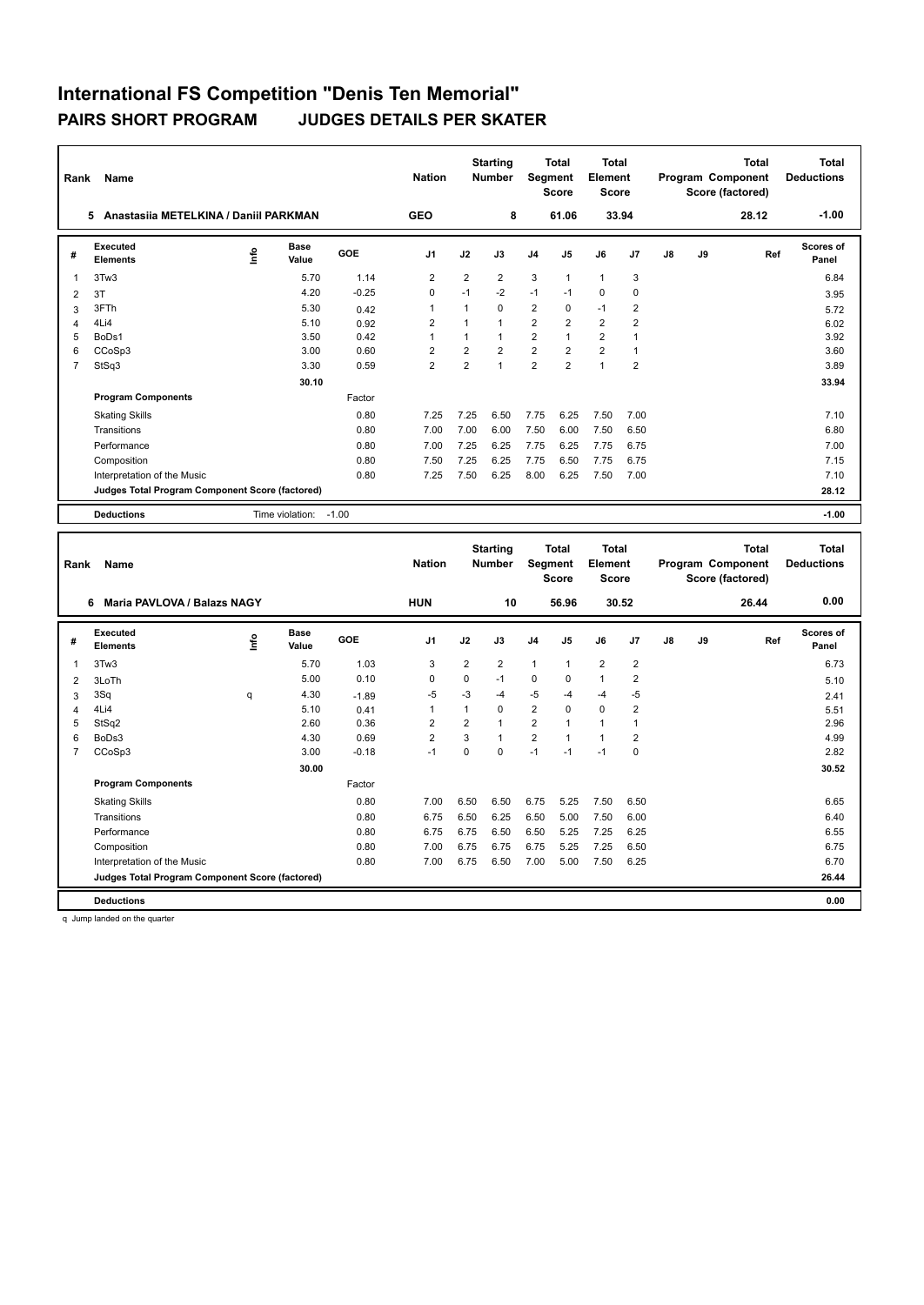| Rank           | Name                                            | <b>Nation</b> |                      | <b>Starting</b><br><b>Number</b> | <b>Total</b><br>Segment<br><b>Score</b> |                | <b>Total</b><br>Element<br><b>Score</b> |                | Program Component                |                         | <b>Total</b><br>Score (factored) | <b>Total</b><br><b>Deductions</b> |    |                                                       |                    |
|----------------|-------------------------------------------------|---------------|----------------------|----------------------------------|-----------------------------------------|----------------|-----------------------------------------|----------------|----------------------------------|-------------------------|----------------------------------|-----------------------------------|----|-------------------------------------------------------|--------------------|
|                | 7 Safiia HOLICHENKO / Artem DARENSKIY           |               |                      |                                  | <b>UKR</b>                              |                | $\overline{7}$                          |                | 55.89                            |                         | 30.37                            |                                   |    | 25.52                                                 | 0.00               |
| #              | <b>Executed</b><br><b>Elements</b>              | ١nfo          | <b>Base</b><br>Value | GOE                              | J <sub>1</sub>                          | J2             | J3                                      | J4             | J5                               | J6                      | J7                               | J8                                | J9 | Ref                                                   | Scores of<br>Panel |
| $\overline{1}$ | 3Tw1                                            |               | 5.10                 | 0.51                             | $\overline{2}$                          | $\mathbf{1}$   | $\mathbf 0$                             | $\mathbf 0$    | $\mathbf{1}$                     | $\overline{2}$          | $\overline{1}$                   |                                   |    |                                                       | 5.61               |
| $\overline{2}$ | 3S                                              |               | 4.30                 | 0.43                             | $\mathbf{1}$                            | $\mathbf{1}$   | $\Omega$                                | $\overline{2}$ | $\mathbf{1}$                     | $\mathbf{1}$            | $\mathbf{1}$                     |                                   |    |                                                       | 4.73               |
| 3              | 3LoTh                                           |               | 5.00                 | 0.90                             | $\overline{2}$                          | $\overline{2}$ | $\mathbf{1}$                            | $\overline{2}$ | $\overline{2}$                   | $\mathbf{1}$            | $\overline{2}$                   |                                   |    |                                                       | 5.90               |
| $\overline{4}$ | 4Li4                                            |               | 5.10                 | 0.20                             | 1                                       | $\mathbf{1}$   | $\mathbf 0$                             | $\mathbf 0$    | $\mathbf 0$                      | $\mathbf 0$             | $\mathbf{1}$                     |                                   |    |                                                       | 5.30               |
| 5              | <b>BoDsB</b>                                    |               | 3.10                 | $-0.25$                          | $-1$                                    | $-1$           | $\mathbf{1}$                            | $-1$           | $-1$                             | $\Omega$                | $-1$                             |                                   |    |                                                       | 2.85               |
| 6              | StSq2                                           |               | 2.60                 | 0.26                             | $\mathbf 0$                             | $\mathbf{1}$   | $\mathbf{1}$                            | $\mathbf{1}$   | $\mathbf{1}$                     | $\mathbf{1}$            | $\mathbf{1}$                     |                                   |    |                                                       | 2.86               |
| $\overline{7}$ | CCoSp3                                          |               | 3.00                 | 0.12                             | $-1$                                    | 0              | $\mathbf{1}$                            | $\mathbf{1}$   | $\Omega$                         | $\Omega$                | $\mathbf{1}$                     |                                   |    |                                                       | 3.12               |
|                |                                                 |               | 28.20                |                                  |                                         |                |                                         |                |                                  |                         |                                  |                                   |    |                                                       | 30.37              |
|                | <b>Program Components</b>                       |               |                      | Factor                           |                                         |                |                                         |                |                                  |                         |                                  |                                   |    |                                                       |                    |
|                | <b>Skating Skills</b>                           |               |                      | 0.80                             | 6.25                                    | 6.75           | 6.00                                    | 7.25           | 5.75                             | 7.25                    | 6.50                             |                                   |    |                                                       | 6.55               |
|                | Transitions                                     |               |                      | 0.80                             | 6.00                                    | 6.50           | 5.75                                    | 6.75           | 5.50                             | 7.00                    | 6.25                             |                                   |    |                                                       | 6.25               |
|                | Performance                                     |               |                      | 0.80                             | 6.50                                    | 6.50           | 6.25                                    | 6.50           | 5.75                             | 7.00                    | 6.25                             |                                   |    |                                                       | 6.40               |
|                | Composition                                     |               |                      | 0.80                             | 6.00                                    | 6.50           | 6.00                                    | 7.00           | 5.50                             | 7.00                    | 6.25                             |                                   |    |                                                       | 6.35               |
|                | Interpretation of the Music                     |               |                      | 0.80                             | 6.25                                    | 6.75           | 6.00                                    | 6.75           | 5.50                             | 6.75                    | 6.00                             |                                   |    |                                                       | 6.35               |
|                | Judges Total Program Component Score (factored) |               |                      |                                  |                                         |                |                                         |                |                                  |                         |                                  |                                   |    |                                                       | 25.52              |
|                | <b>Deductions</b>                               |               |                      |                                  |                                         |                |                                         |                |                                  |                         |                                  |                                   |    |                                                       | 0.00               |
|                |                                                 |               |                      |                                  |                                         |                |                                         |                |                                  | Total                   |                                  |                                   |    |                                                       | <b>Total</b>       |
| Rank           | Name                                            |               |                      |                                  | <b>Nation</b>                           |                | <b>Starting</b><br><b>Number</b>        |                | Total<br>Segment<br><b>Score</b> | Element<br><b>Score</b> |                                  |                                   |    | <b>Total</b><br>Program Component<br>Score (factored) | <b>Deductions</b>  |
|                | 8 Ekaterina STORUBLEVTSEVA / Artem GRITSAENKO   |               |                      |                                  | <b>RUS</b>                              |                | $\mathbf{1}$                            |                | 55.86                            |                         | 30.38                            |                                   |    | 25.48                                                 | 0.00               |
| #              | <b>Executed</b>                                 | ۴             | <b>Base</b>          | GOE                              | J1                                      | J2             | J3                                      | J4             | J5                               | J6                      | J7                               | J8                                | J9 | Ref                                                   | Scores of          |
|                | <b>Elements</b>                                 |               | Value                |                                  |                                         |                |                                         |                |                                  |                         |                                  |                                   |    |                                                       | Panel              |
| 1              | 3Sq                                             | q             | 4.30                 | $-1.29$                          | $-3$                                    | $-3$           | -3                                      | $-3$           | -3                               | $-2$                    | $-3$                             |                                   |    |                                                       | 3.01               |
| $\overline{2}$ | 3Tw2                                            |               | 5.40                 | 0.22                             | 0                                       | 0              | $\mathbf{1}$                            | $\mathbf 0$    | $\mathbf{1}$                     | $\mathbf 0$             | $\overline{2}$                   |                                   |    |                                                       | 5.62               |
| 3              | 3STh                                            |               | 4.40                 | $-0.18$                          | 0                                       | $-1$           | $-1$                                    | 0              | $-1$                             | $\mathbf 0$             | $\mathbf{1}$                     |                                   |    |                                                       | 4.22               |
| $\overline{4}$ | 4Li4                                            |               | 5.10                 | 0.61                             | $\mathbf{1}$                            | $\Omega$       | $\overline{2}$                          | $\overline{2}$ | $\mathbf{1}$                     | $\mathbf{1}$            | $\mathbf{1}$                     |                                   |    |                                                       | 5.71               |
| 5              | BoDs3                                           |               | 4.30                 | 0.60                             | 1                                       | 1              | $\overline{2}$                          | $\overline{2}$ | $\mathbf{1}$                     | $\mathbf{1}$            | $\overline{2}$                   |                                   |    |                                                       | 4.90               |
| 6              | StSq2                                           |               | 2.60                 | 0.26                             | 1                                       | 0              | $\mathbf{1}$                            | $\mathbf{1}$   | 1                                | $\mathbf{1}$            | 2                                |                                   |    |                                                       | 2.86               |
| $\overline{7}$ | CCoSp4                                          |               | 3.50                 | 0.56                             | $\mathbf{1}$                            | $\mathbf{1}$   | $\overline{2}$                          | $\overline{2}$ | 1                                | $\overline{2}$          | $\overline{2}$                   |                                   |    |                                                       | 4.06               |

Skating Skills 6.50 6.00 6.25 7.75 5.75 7.00 6.75 0.80 6.50

Transitions 0.80 6.25 5.75 5.75 7.25 5.75 6.75 6.50 6.20 Performance 0.80 6.25 6.25 6.50 7.75 6.00 6.50 6.25 6.35

Factor

 **29.60 30.38**

6.25 6.00 6.25 7.50 5.75 6.75 6.75

Composition 0.80 6.50 6.00 6.25 7.50 6.00 6.75 6.50<br>
Interpretation of the Music 0.80 6.25 6.00 6.25 7.50 6.00 6.75 6.50<br>
0.80 6.25 6.00 6.25 7.50 5.75 6.75 6.75 6.40 **Judges Total Program Component Score (factored) 25.48**

**Program Components** 

**Deductions 0.00**

q Jump landed on the quarter